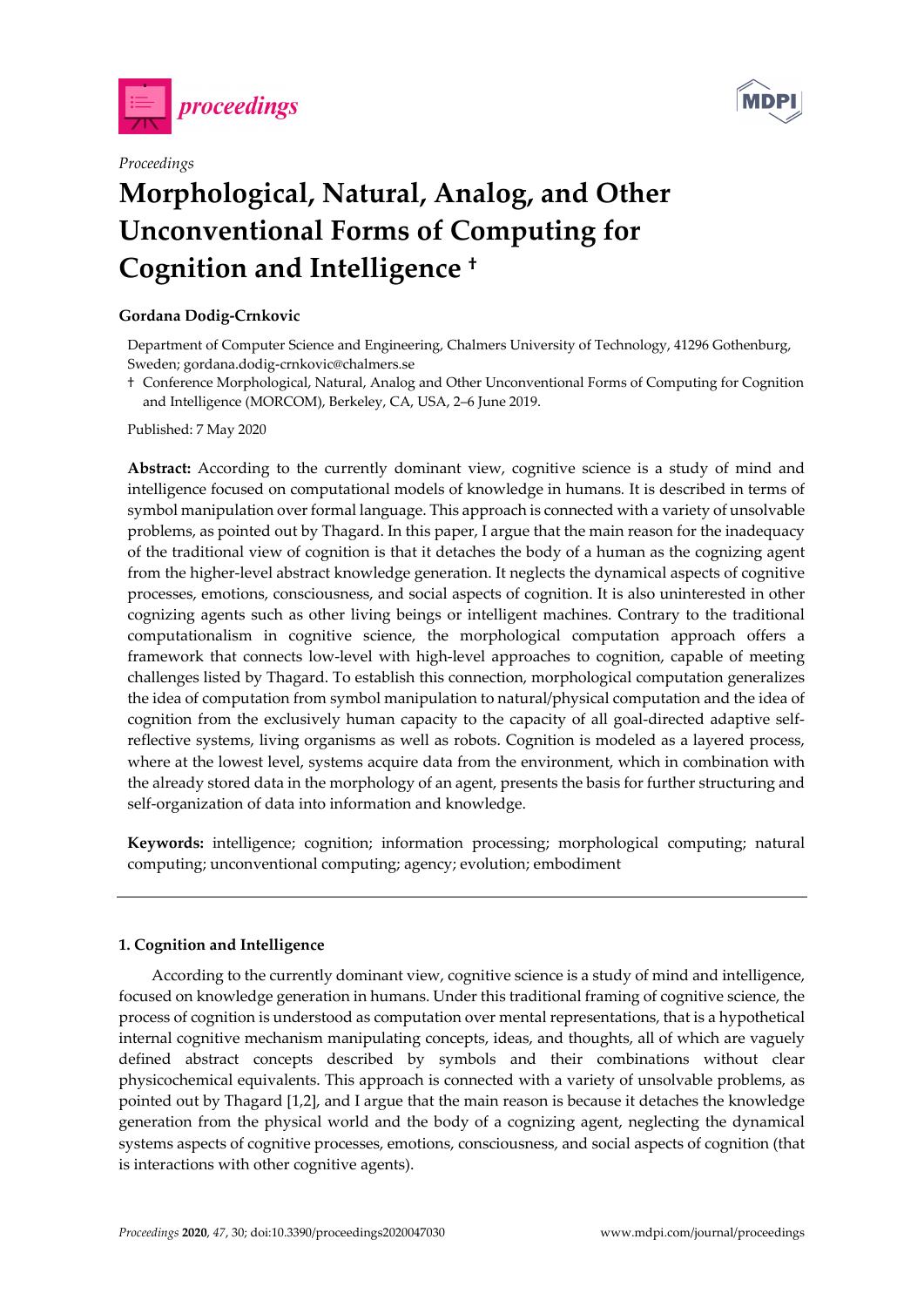On the other end of the spectrum of models of cognition, there is a radical biologism that argues, as explained in Maturana and Varela and Stewart [3,4] "cognition = life". There, the connection is still missing between the high-level view of cognition as studying thoughts, mind, and intelligence as computational symbol manipulation, and the low-level view seeing each living organism, no matter how simple, as a cognizing system, where cognition stands for very physicochemical processes of life. In this context, intelligence is seen as a subset of cognition, the ability of an agent to solve problems, which includes learning, reasoning, planning information storage and retrieval, and related processes.

Both approaches—the abstract symbol manipulation model and the biology–chemistry–physicscentered model—offer too restricted frameworks. The morphological computation approach to cognition proposes a framework that connects low-level with high-level approaches to cognition, meeting Thagard's challenges and open questions [1]. To achieve this connection, morphological computation generalizes the idea of computation from symbol manipulation to natural/physical computation and the idea of cognition from the exclusively human capacity to the capacity of a variety of goal-directed adaptive self-reflective systems from living organisms to robots [5].

After noticing limitations of the present view of cognition, Thagard [1,2] proposed an extension of the idea of "thinking" to include—apart from traditional ones involved in perception, problem solving, learning, decision-making, and language—the emotional experience. This addition bridges some of the distance between cognition as rational symbol-manipulating computing and its embodiment, but the basic problems remain regarding generative mechanisms that can dynamically connect cognition with its substrate, relating mind and matter. Thagard's account of cognitive science still lacks the connections to its physical basis that can be found in biology, chemistry, and physics, including chaos theory, self-organization with active matter, artificial life or natural computing, extended mind, distributed cognition, network science, sociology, and ecology, thus offering a rather narrow view of the top layer of cognition, by and large disregarding its embodiment. Historically, cognitivism has been based on the Turing machine type of computation, which is characterized by the independence of its physical substrate. The main criticism of traditional cognitivism is the inadequacy of the Turing machine model of computation that is used to describe high-level cognitive processes involving symbol manipulation, as presented by Scheutz [6].

#### **2. Embodied, Embedded, and Enacted Cognition (EEEE)**

Currently, both cognitive science and its underlying research fields of psychology, philosophy of mind, linguistics, neuroscience, anthropology, and artificial intelligence are in a process of rapid development in the direction of embodied, embedded, and enacted cognition (EEEE). Alongside, implementations of cognition and intelligence in artifacts are contributing to the more detailed view of the relationship between cognition and its physical substrate. The present-day schism between cognitivism/computationalism and EEEE cognition is based on the narrow view of cognition (computation over mental representations), as well as a narrow view of computation (Turing machine model). Despite the various attempts to bridge this gap made by Clark [7,8], connecting subsymbolic (signal processing) and symbolic (higher level) notions of cognition, Scheutz [6] has argued for new computation models, and Pfeifer, Bongard, and Iida [9,10] have worked on the role of morphology in robotics. Even with contributions of many others working on the EEEE paradigm [11–13], this development is still not adequately reflected in the view of cognition found in major commonly shared knowledge repositories, such as encyclopedias. It is in use in specialized research communities and it is not yet part of the widely received view.

### **3. Morphological Computation in Robotics and General Morphological Computation**

The idea of morphological computing has been proposed in robotics in the study of physical implementations of computation and control [14–17]. It defines computation in a more general way than the conventional symbol manipulation, taking into account that the process of computation is implemented in the physical body of a computational device. Morphological computation in robotics uses the body to perform intended behavior through its own physical morphology (shape and form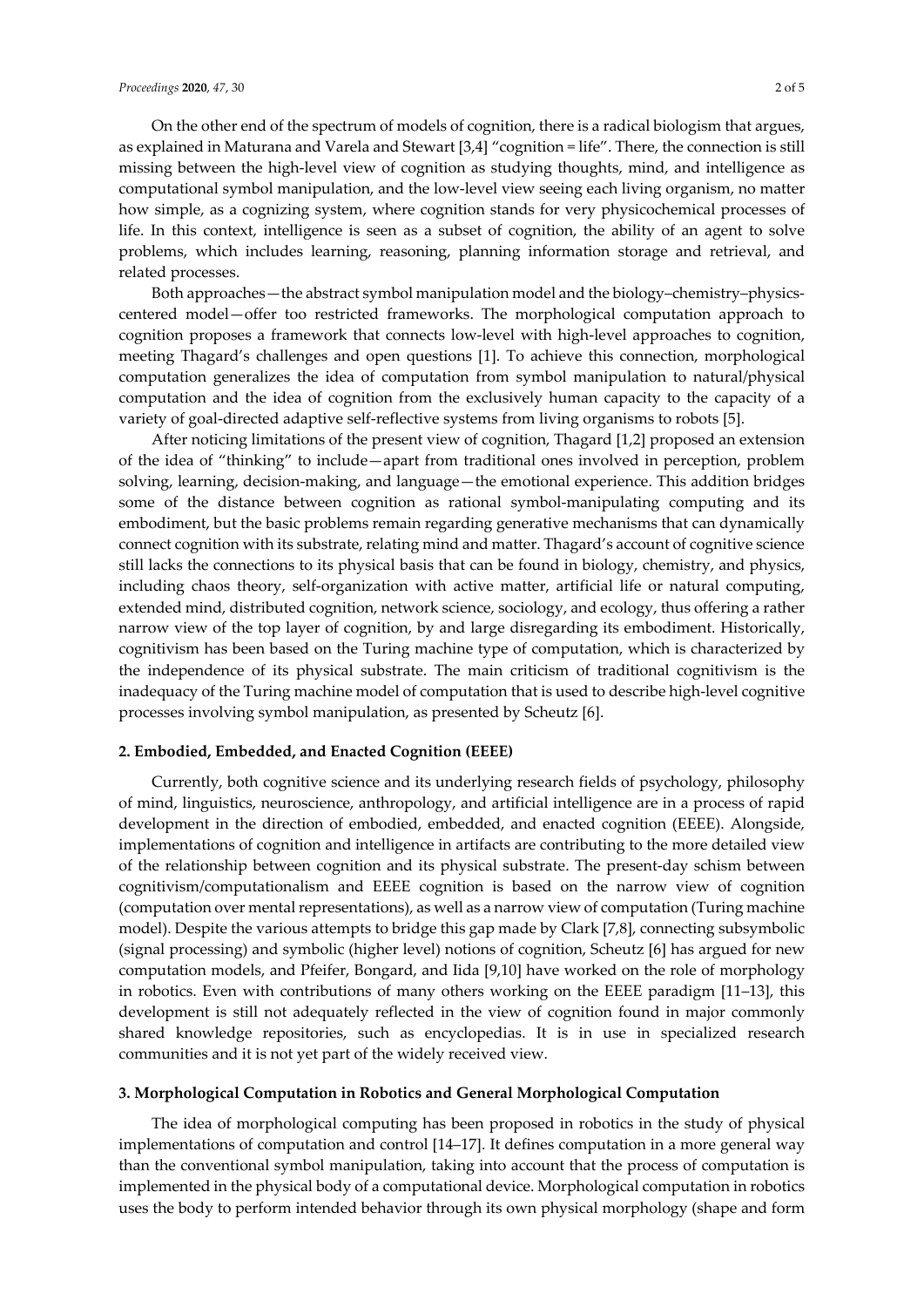of a structure and relations between form, forces, and material properties) and thus replaces detailed central control, as described in [10].

In the earlier work of the author [18–20], arguments have been presented based on the unified constructivist info-computational framework for cognition. The info-computational framework takes the world to be information for an agent, with computation understood as the dynamics of information. This approach broadens the definition of cognition, incorporating the idea of "life  $=$ cognition" (=natural info-computation) and EEEE with both subsymbolic (data-based, signal mediated, low-level) and symbolic (high-level) information processing [21]. As a consequence, cognition in other living beings and distributed cognition of social networks have been part of the same approach. This more inclusive notion of cognition, aware of its generative processes, evolution, and possible generalization to artificial cognitive systems provides a link between the "cognitivist" (i.e., Turing machine computation-based) and (physical embodied morphological computation– based) EEEE approaches through the idea of general morphological computation, that is computation performed by morphology (shape/structure + material) of an agent.

Morphological computation, in general, is understood as info-computational self-organization in cognizing agents of any kind, both those developing spontaneously in nature and those engineered as robots. Even the simplest living cognitive systems, like the simplest cell, possess the highly complex structure of interacting parts in constant communication with the environment. Morphological computation is defined on a structure of nodes (agents) that exchange (communicate) information. The information processing capacities of a single node can be rather rudimentary (like in a single neuron), while the network can exhibit remarkably complex properties (like a brain). Similarly, unicellular organisms such as bacteria communicate and build swarms or films with far more advanced capabilities compared to individual organisms, through social (distributed) cognition based on information exchanges. Some groups of cells in nature have evolved into multicellular assemblies with differentiated control mechanisms from the cell level to the tissue, organ, organism, and groups of organisms, and this layered organization provides information processing benefits.

#### **4. Morphological Computation, Cognition, Intelligence, and Evolution**

In living organisms, the study of evolution and mechanisms of cognition [22] at a variety of levels of organization, from single cells up to most complex living organisms, provide insights into generative processes of cognition [19]. Through the ability to model cognition as embodied, embedded, enactive, and extended by interactions with the environment, morphological computing provides a means of understanding how this capacity has evolved in humans and how it develops during the life of an organism. Applied to humans, morphological computing [23] provides a framework for studying not only generation of knowledge in the conventional sense of traditional abstract cognitive science, but also modeling of feelings and emotions as an integral part of cognition. Taking lessons learned from nature helps already in the engineering of artifactually cognitive and intelligent agents [10]. However, the learning goes in both directions, and we use new knowledge from the design of artifacts to elucidate natural processes, as argued by Rozenberg and Kari in [24]. The ideal is to understand the mechanisms of cognition and intelligence from the most rudimentary ones, as found in unicellular organisms, to the most complex ones, represented in humans and human societies.

Ehresmann [22], who provided mathematical formulation of info-computational framework for a cognitive human-level architecture, modeled the bottom-level (cells) processes as pretty much "automata-like", describing indeterminism on the highest levels of language as a consequence of synonymy, as natural language is notoriously complex and one word can point to a network of underlying phenomena.

#### **5. Conclusions**

In conclusion, current work in different fields informing cognitive science, from neuroscience to robotics and AI, as well as novel insights in the inner working of cells, including neurons, and brains all help us in constructing a more complete picture of the physical basis of cognition and the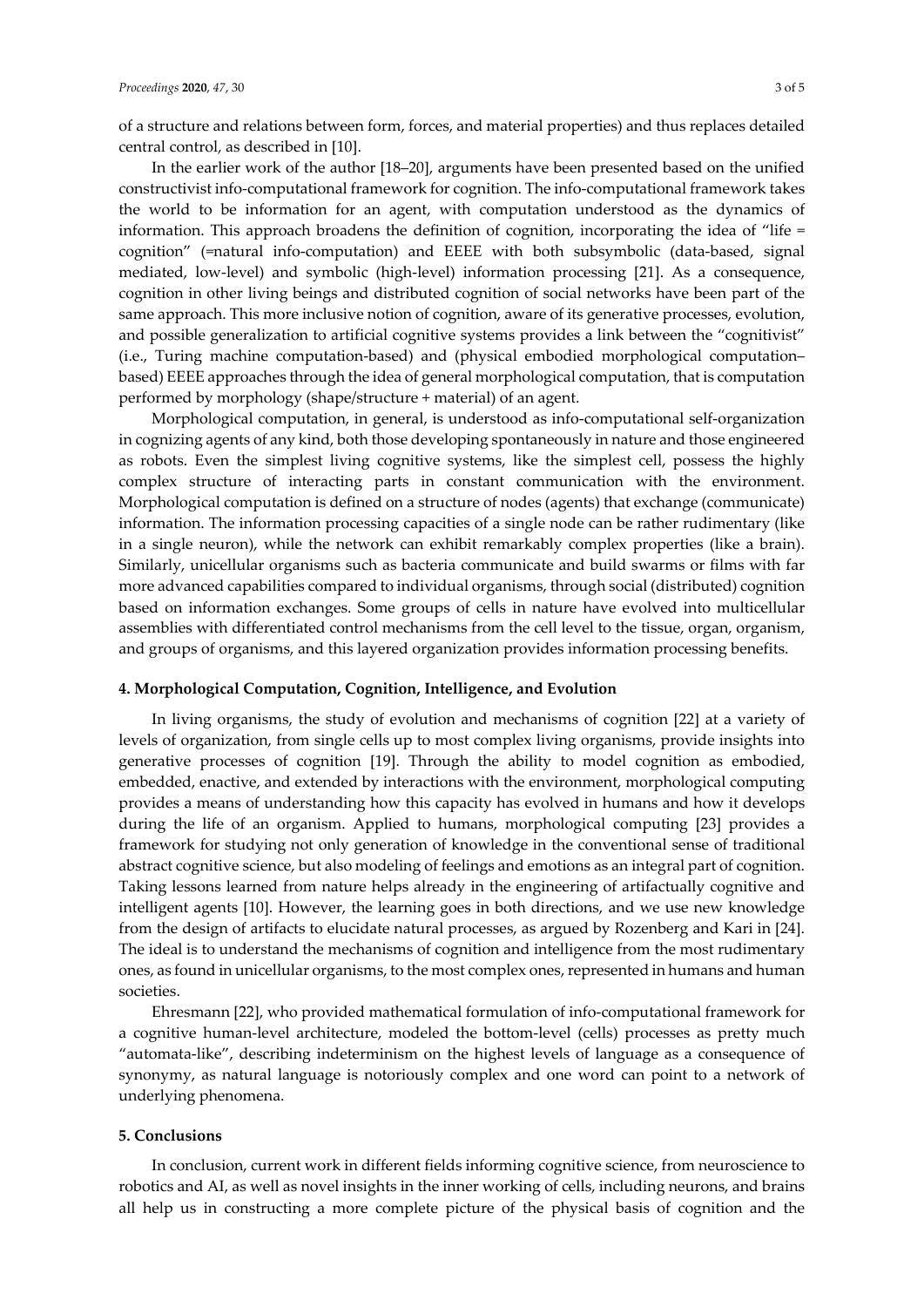underlying information processes. For the future, it remains to work out and incorporate already existing results from other research fields (neuroscience, bioinformatics, active matter, deep learning, etc.) with the details of the new emerging view of cognition, deeper than computation over mental representations, including natural information processing/natural computation/ morphological computation, which connect cognizing agents with their bodies and the world, through sensors and actuators.

**Funding:** This research is funded by Swedish Research Council, VR grant.

**Conflicts of Interest:** The author declares no conflict of interest.

## **References**

- 1. Thagard, P. *"Cognitive Science", The Stanford Encyclopedia of Philosophy (Fall 2014)*; Zalta, E.N., Ed.; 2014. Available online: https://plato.stanford.edu/archives/fall2014/entries/cognitive-science (accessed on 6 May 2020).
- 2. Thagard, P. Cognitive science. Encyclopædia Britannica. 2013. Available online: https://www.britannica.com/science/cognitive-science (accessed on 6 May 2020).
- 3. Maturana, H.R.; Varela, F.J. *Autopoiesis and Cognition—The Realization of the Living*; Cohen, R.S.; Wartofsky, M.W., Eds.; Boston Stud. Phil. of Sci. 42; Reidel: Dordrecht, The Netherlands, 1980.
- 4. Stewart, J. Cognition = Life: Implications for higher-level cognition. *Behav. Process.* **1996**, *35*, 311–326.
- 5. Dodig-Crnkovic, G. Cognition as Embodied Morphological Computation. *Philos. Theory Artif. Intell.* **2018**, *2017*, 19–23, doi:10.1007/978-3-319-96448-5.
- 6. Scheutz, M. (Ed.) *Computationalism: New directions*; Cambridge University Press: Cambridge, UK, 2002.
- 7. Clark, A. *Microcognition: Philosophy, Cognitive Science, and Parallel Distributed Processing*; MIT Press: Cambridge, MA, USA, 1989.
- 8. Clark, A. *Being There: Putting Brain, Body and World Together Again*; Oxford University Press: Oxford, UK, 1997.
- 9. Pfeifer, R. and Bongard, J. *How the Body Shapes the Way We Think: A New View of Intelligence*; MIT Press: Cambridge, MA, USA, 2006.
- 10. Pfeifer, R.; Iida, F.; Lungarella, M. Cognition from the bottom up: On biological inspiration, body morphology, and soft materials. *Trends Cogn. Sci.* **2014**, *18*, 404–413.
- 11. Kirchhoff, M.D.; Froese, T. Where there is life there is mind: In support of a strong life-mind continuity thesis. *Entropy* **2017**, *19*, 169, doi:10.3390/e19040169.
- 12. Gershenson, C. Design and Control of Self-Organizing Systems. Ph.D. Thesis, Vrije Universiteit Brussel, Brussels, Belgium, 2007. Available online: http://cogprints.org/5442/1/thesis.pdf (accessed on 6 May 2020)
- 13. van Gerven, M. Computational Foundations of Natural Intelligence. *Front. Comput. Neurosci.* **2017**, *11*, 112, doi:10.3389/fncom.2017.00112.
- 14. Paul, C. Morphology and Computation. In Proceedings of the International Conference on the Simulation of Adaptive Behaviour, Los Angeles, CA, USA, 13–17 July 2004; pp. 33–38.
- 15. Pfeifer, R.; Iida, F. Morphological computation: Connecting body, brain and environment. *Jpn. Sci. Mon.*  **2005**, *58*, 48–54.
- 16. Hauser, H.; Füchslin, R.M.; Pfeifer, R. (Eds.) *Opinions and Outlooks on Morphological Computation*; 2014; ISBN 978-3-033-04515-6. Available online: http://www.merlin.uzh.ch/contributionDocument/download/7499 (accessed on 6 May 2020).
- 17. Müller, V.C.; Hoffmann, M. What is morphological computation? On how the body contributes to cognition and control. *Artif. Life* **2017**, *23*, 1–24.
- 18. Dodig-Crnkovic, G. The Info-computational Nature of Morphological Computing. In *Theory and Philosophy of Artificial Intelligence*; Müller, V.C., Ed.; SAPERE; Springer: Berlin, Germany, 2012; pp. 59–68.
- 19. Dodig-Crnkovic, G. Information, Computation, Cognition. Agency-Based Hierarchies of Levels. In *Fundamental Issues of Artificial Intelligence*; Müller, V.C., Ed.; Synthese Library 377; Springer International Publishing Switzerland: Cham, Switzerland, 2016; pp. 139–159. Available online: http://arxiv.org/abs/1311.0413 (accessed on 6 May 2020).
- 20. Dodig-Crnkovic, G. Nature as a Network of Morphological Infocomputational Processes for Cognitive Agents, The European Physical Journal Special Topics. *Eur. Phys. J.* **2017**, *226*, 181–195, doi:10.1140/epjst/e2016-60362-9. Available online: https://link.springer.com/article/10.1140/epjst/e2016- 60362-9 (accessed on 6 May 2020).